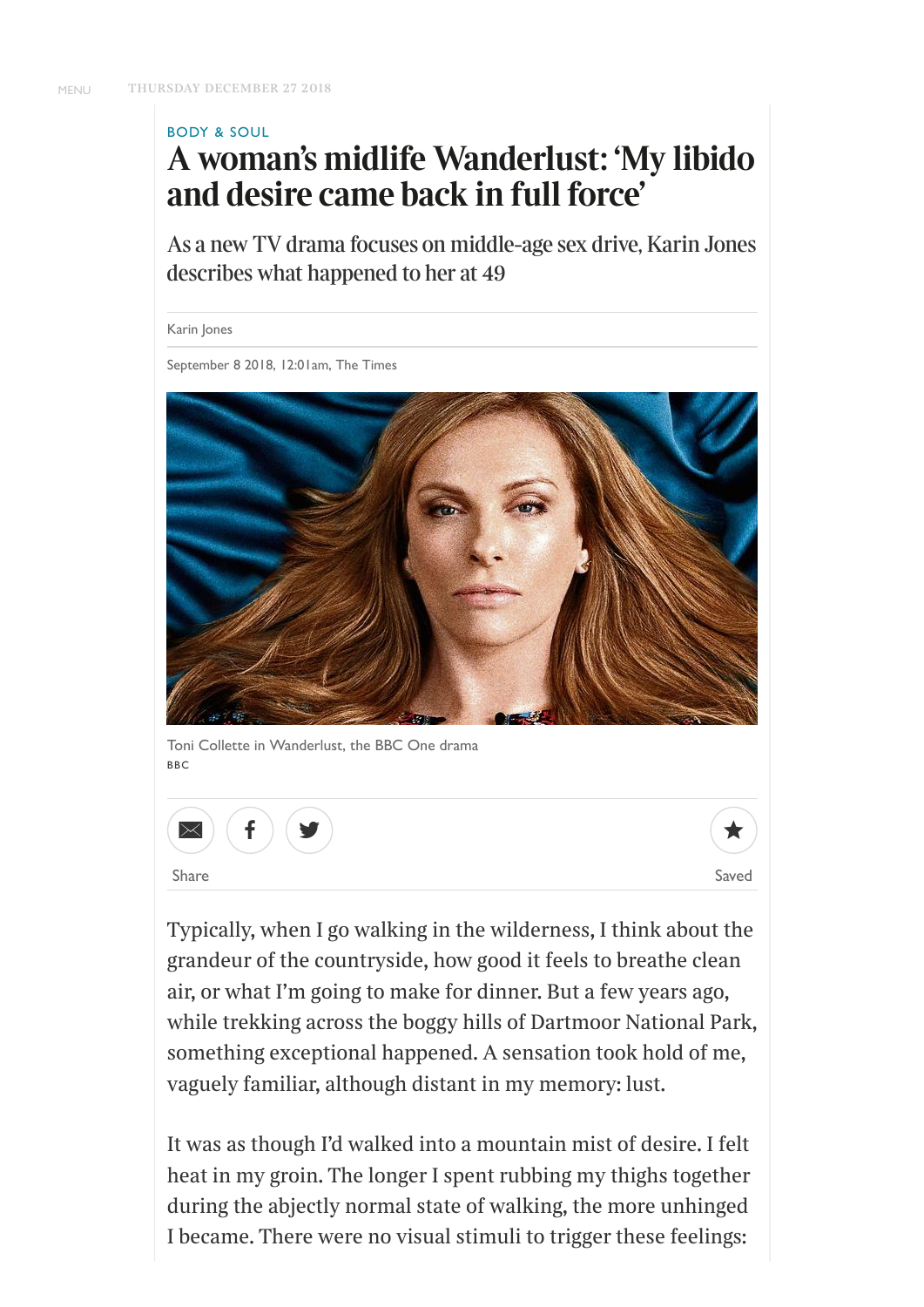

*What I didn't realise at the time was this fever gripping me at the ripe age of 49 would not be going away after I'd found a way to satisfy myself. What had begun in the hinterland would dominate my days and nights for years to come. It would become the impetus for a way of living I'd never imagined and would transform the woman I was becoming as menopause approached.*

Karin Jones sized up men for "shagability"

*There's no good data on how many women experience this unprovoked surge in their sexual desire well after they've had children and are about to enter what we think will be our sexual winter. Having had my one and only child at the age of 43, most of my new kid-centred friends were a good decade younger. They were still complaining of menstrual cramps. My periods were practically absent. So why was I feeling like a 20-year-old?*

*I began searching for information. Having spent many years in the medical field, I asked a seasoned women's health provider. "Have you ever heard of a woman's sex drive going from 0 to 60 at midlife without the benefit of oral hormones?" "Sure," she replied. "But I've only ever seen it when she has a new lover."*

*Yes, most of the women I knew having good sex had found their ardour within a new relationship. The one divorced friend I had*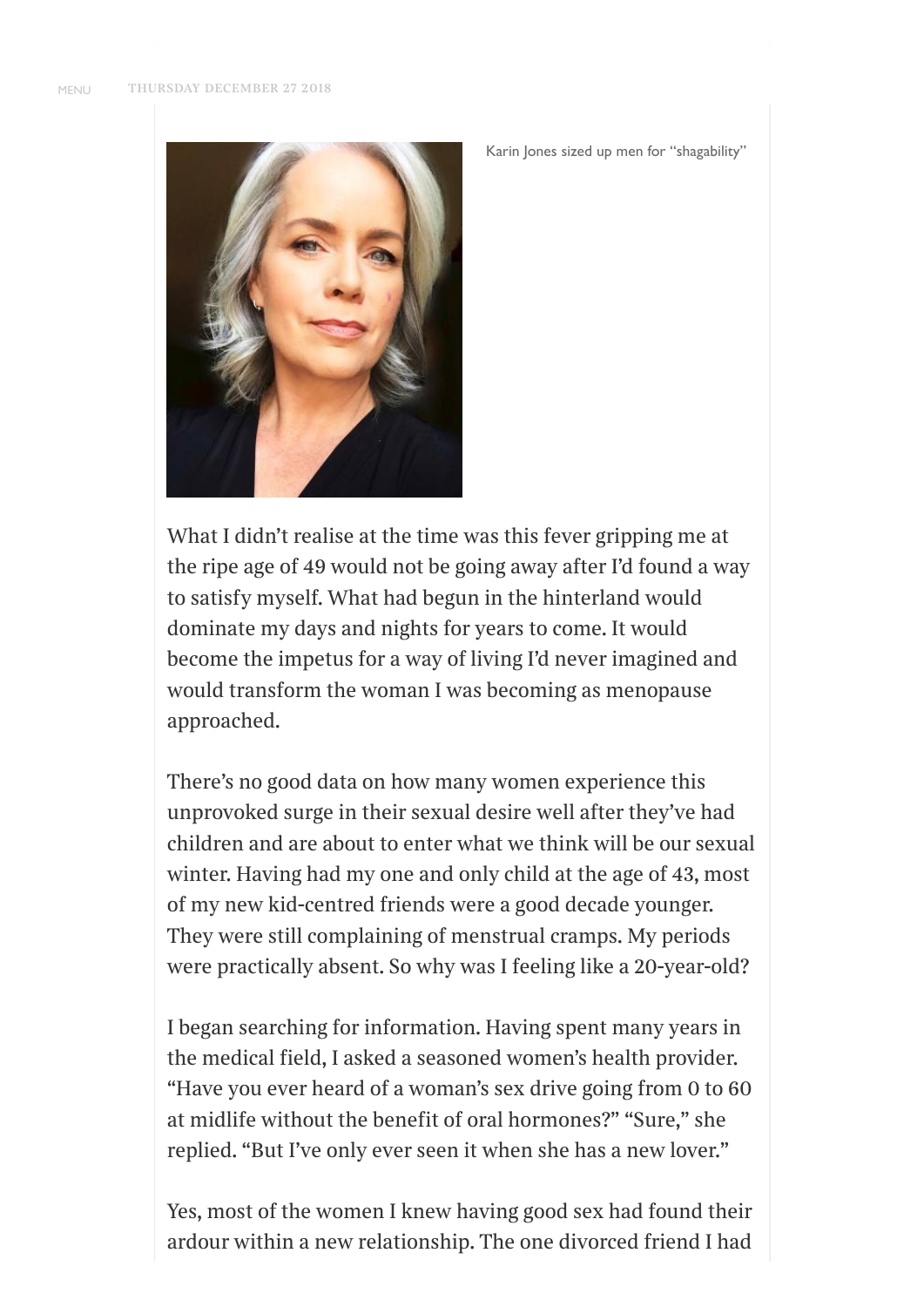*low opinion she'd held previously around her sexual appeal. "In a weird way," she wrote, "my midlife sex life has made me look at how I saw myself before — as a rather asexual being. Of course, I was married then. How awful for my husband to be partnered to somebody with such a low opinion of herself. And now it turns out I'm catnip to the middle-aged man. It's sad I wasted all that time!"*

*Another wrote: "After several years of bereavement and celibacy I met a man at 63. To my amazement I found my G-spot for the first time and had some of the best sex of my life."*

*There was no new love interest in my life getting my engines thrumming. In fact, just before the libido surge hit, I had separated from my husband. I was depressed. I could hardly get food on the table for my son and mostly drank wine for dinner. Dating wasn't even on my radar.*

*Lucy Batham-Read, the founder and director of the mind/body therapy resource LoveurSoul, wrote to me: "I would be willing to bet your central nervous system [in response to your separation] became 'unregulated' and your libido was your 'release'." Maybe. After all, it had been a while since I'd felt desired.*

*Monica Koehn, a doctoral candidate in women's hormones and sexuality at Western Sydney University in Australia, sent me a few studies that she had uncovered around issues of libido during menopause. One confirmed that sexual desire generally wanes after menopause, but sexual functioning had less to do with hormonal status than psychosocial issues. Another study, based on reports of sexual desire in conjunction with a woman's fertility, suggested that we engage in more sexual fantasy and intercourse as menopause approaches. A kind of showdown before the shutdown.*

*One woman did contact me to say she was in the middle of a similar state of frenzy. At 45 and postmenopausal, she could*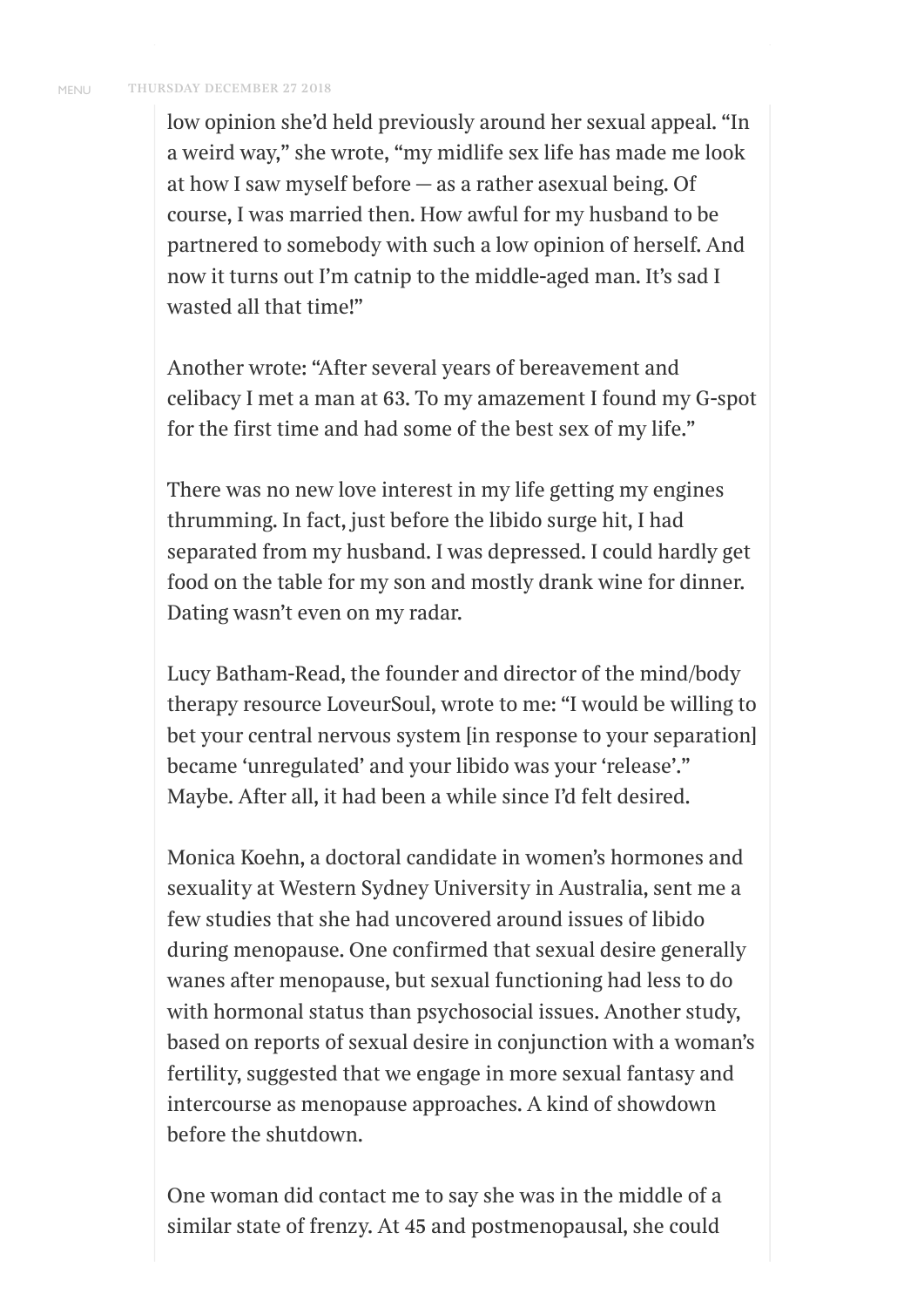*from her sexual life in her twenties.*

*Eventually, while googling things such as "midlife lust" and "increased sexual desire at menopause", I found what I needed. Hormones expert Joanna Meriwether calls it the Sex Surge™, and it happened to her too. On her website, [joannameriwether.com](http://joannameriwether.com/), she spells out all the symptoms I had as though she knew exactly what was happening to my brain and body: dramatically increased libido, increased desire for touching and sensuality, thinking about sex a good portion of the time, and drawn-out or repetitive fantasising.*

*Just as I'd come across her sympathetic information, as though on cue, I developed a crush on a local businessman so deep and distracting that I'd spend hours fantasising about having him: in his closet, his car, his countertop. Within a few minutes of waking up, to the moment I shut my eyes at night, I was obsessed with this inappropriate and unreciprocated crush. My brain was so addled I thought we might have been soul mates, despite him being married and never having made a pass at me.*

*It wasn't just him. My desire was indiscriminate. I sized up nearly every man for his shagability: men walking down the street, men picking up the rubbish, even men in white robes leading church services. Every man was in the crosshairs of my desire overdrive. Meriwether wrote that her husband said it sounded as though, like a man in his youth, she wanted to "tap the herd".*

*"It made me have backwards compassion for my teenage years and what my boyfriends were going through," Meriwether told me when I contacted her. She believes the Surge is an unusual hormonal shift that strikes some women during their midthirties to mid-sixties. In her practice, counselling women who are struggling with changes around midlife, she has seen many manifestations. "One woman decided at 45 to become a doctor. The Surge for her was about ambition, not sex."*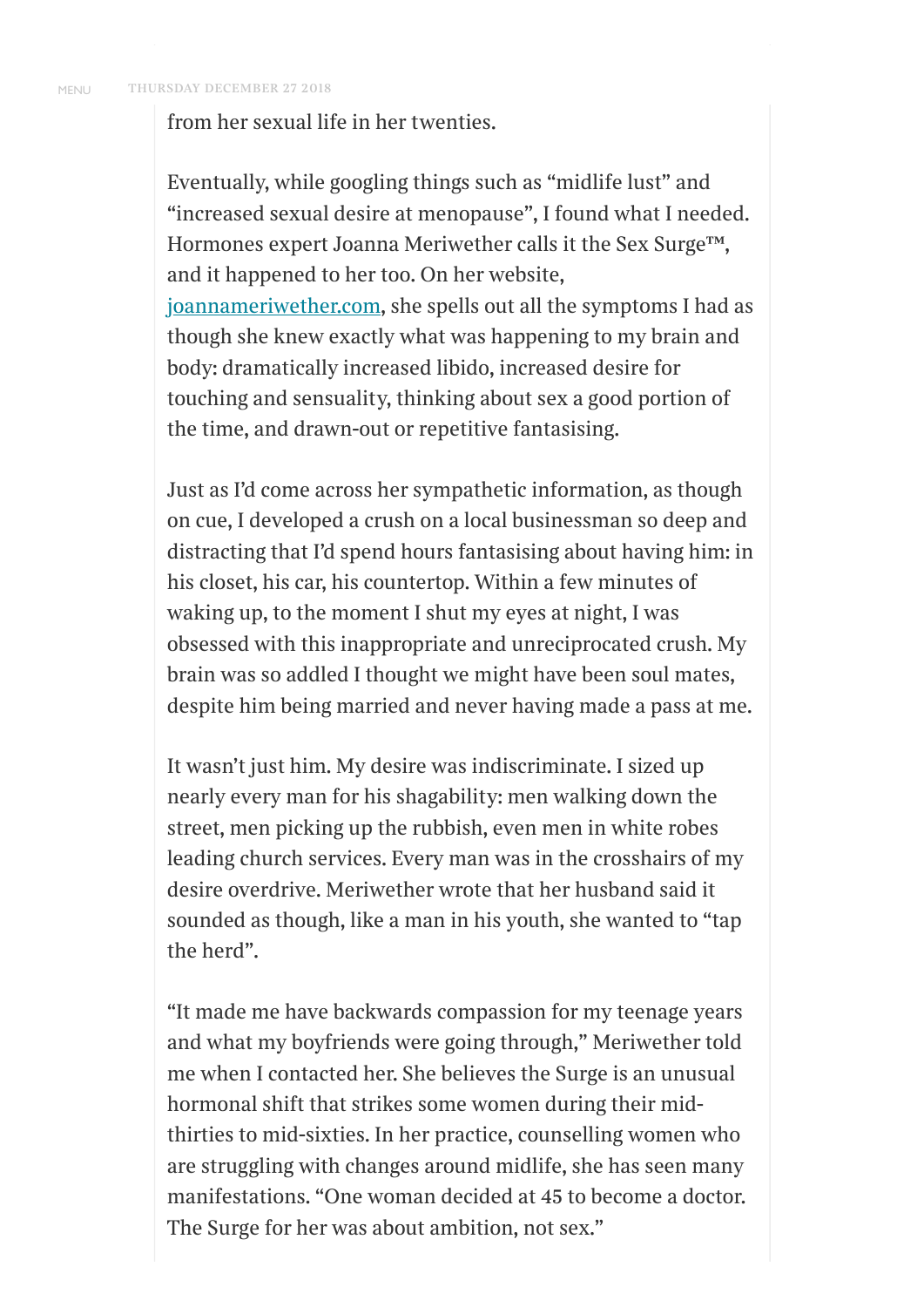*making process. "Having a boatload of sexual energy running through you without outlets is frustrating, to say the least. It's important that we're having fun with all the sexual energy instead of feeling overwhelmed by it."*

*Indeed, after the Dartmoor experience I was happier, albeit exhausted at times. I was alert and hungry. I would masturbate in the morning, when I tucked in for the night and, if I couldn't do the shopping without my knees buckling, I'd duck into a public restroom.*

*It wasn't just my body that was on fire. Like some of Meriwether's clients, my brain was raging as well. Ideas would clamour for my attentions the moment I stepped into the shower. I'd mentally plan new book chapters and extended holidays. And then, once I'd towelled o, I'd think again about sex.*

*It wasn't long before I was on several dating websites and hooking up with men. I was living the life I'd never had in my twenties because, back then, I'd accepted our cultural belief that "sleeping around", especially for women, was a symptom of unexcavated psychological problems. Now I rejected that. Being driven by desire was a conduit for succeeding in the world of men.*

*The bloody-minded drive to get laid leaves little room for selfreflection. But with it came a refreshing ability to experience the world with a brash confidence I'd rarely felt as a younger woman. I was energised, vitalised, skipping through the world cracking jokes with strangers. No doubt I was, at times, a pain in the arse.*

*When I was first confronted with the prejudice around female lust I was corresponding with a man through the online dating website OkCupid. It had been nearly a year since my sexual mania hit and I was confessing to him my pattern of casual*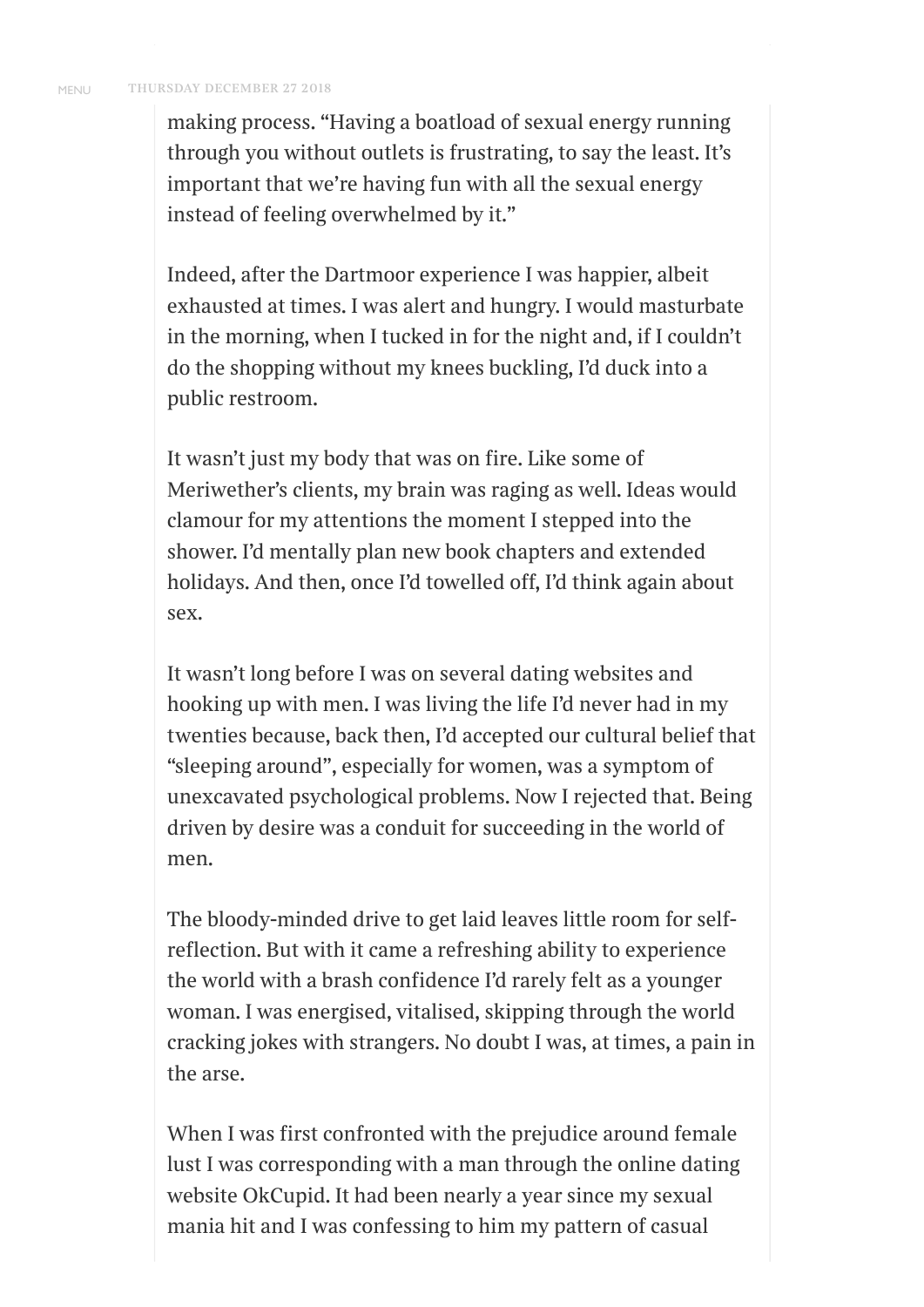*suggested that I read a book called Women, Sex, and Addiction and for the first time I felt a twinge of shame. Addicted? I took quick stock of my life: my rent was paid on time, my son was doing well, I remembered to eat. The only dierence now was I was happier, more motivated and having more orgasms. Doesn't addiction assume consequences?*

*I confronted this man. "Wait a minute. If a man is not assaulting me and I'm not assaulting him and we're having fun in the sack, where's the problem?" And although I didn't say it out loud, what I was thinking was: "Maybe you need to read a book called Male Insecurity Over Female Sexual Exuberance."*

*What most surprised me about the Surge was my shift in perspective. Being preoccupied with sex must be what it feels like to be a man. What I was going through gave me a fresh empathy for what most men experience throughout their lives: a fixation with sex and getting sex. And although there is never an excuse for allowing this drive to cross a line into inappropriate behaviour or assault, I understand well the power of lust.*

*I'm 52 now and no longer driven by my libido. It faded gradually around year three, even though I continue to have new partners. Although I miss it at times, I'm relieved that I'm no longer consumed relentlessly with desire. The only consequence of my appetites were the times I hurt men who wanted me to be exclusive.*

*If I were to operate under the influence of this kind of energy for most of my life, it's possible I'd be more professionally successful, but my personal relationships might suer. A few of my friends were put o by my apparent single-mindedness, and even after I apologised for what I felt was simply a phase, I lost some of them. Bravado does have its downside.*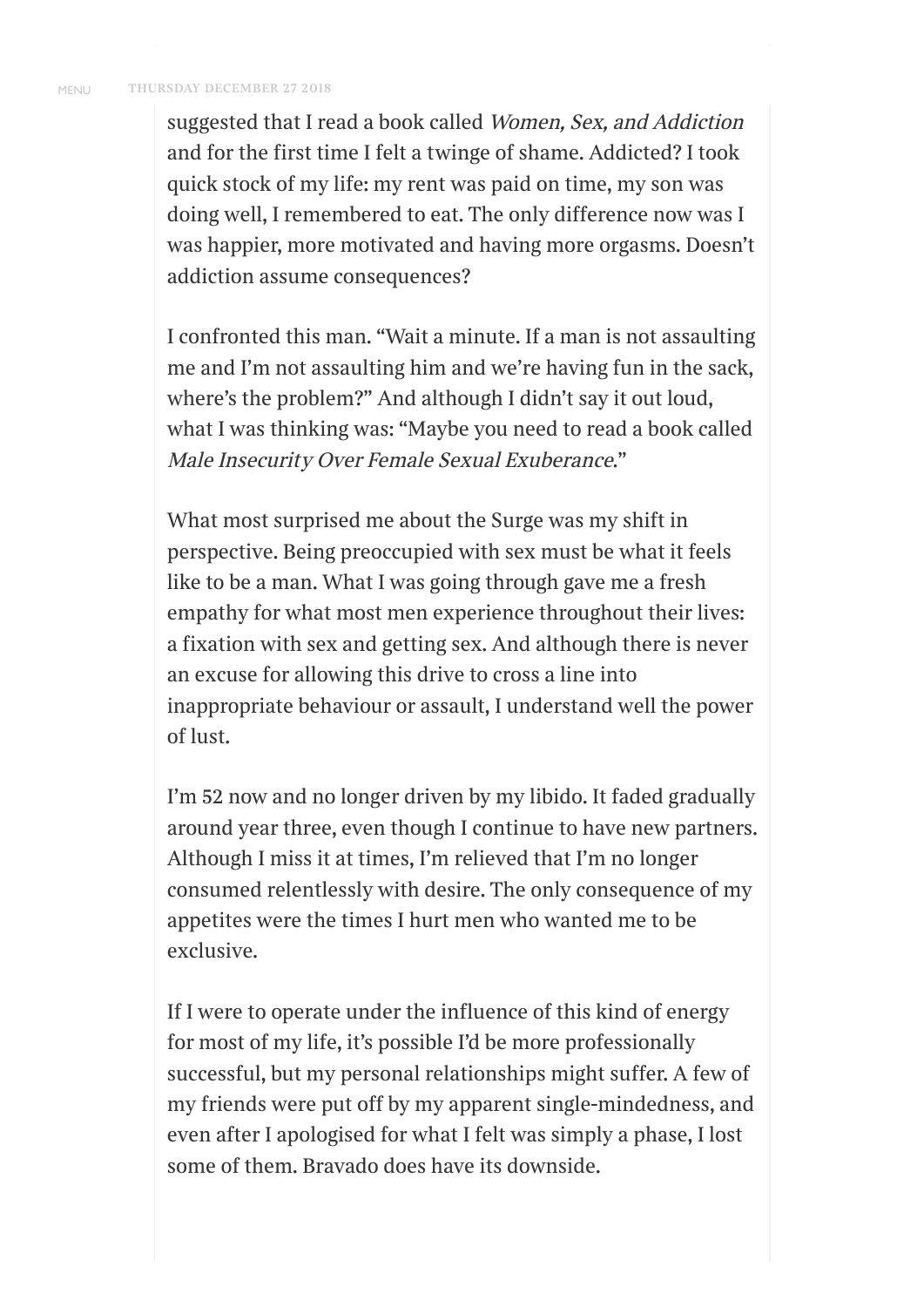*women to admit that they are wild about sex and, sadly, most I corresponded with have asked that I keep their identity hidden for fear of professional judgment. Acknowledging the Surge as a thing might help to dispel any shame around it and prepare us for the consequences of the decisions we might make during this kind of gusto. But I think, in general, we should all talk more about sex.*

*What I took from the adventure was less disrupting than liberating. I revelled in a sexual and intellectual confidence I hadn't possessed during my younger days. I'd never walked across a room thinking I was the bomb. Until the Surge hit. And although my libido is no longer front and centre, I'm still feeling focused, confident and taking new risks in love and work. I don't feel guilty or regretful for enjoying a cracking sex life, especially at my age. The only thing I regret is not having this mindset earlier.*



### BODY & SOUL **The truth about the midlife sex surge, for men and [women](https://www.thetimes.co.uk/article/the-truth-about-the-midlife-sex-surge-for-men-and-women-j03sj5q3p)**

### Krystal Woodbridge

*It is common for men — and women — in midlife to worry that their sex life isn't what it was or...*

September 8 2018

## **Lie back and think of adultery mending your [marriage](https://www.thetimes.co.uk/article/rowan-pelling-on-wanderlust-lie-back-and-think-of-adultery-mending-your-marriage-3jnlvf875)**

### Rowan Pelling

*Certain television programmes are so good at capturing changes in dating mores, erotic...*

September 2 2018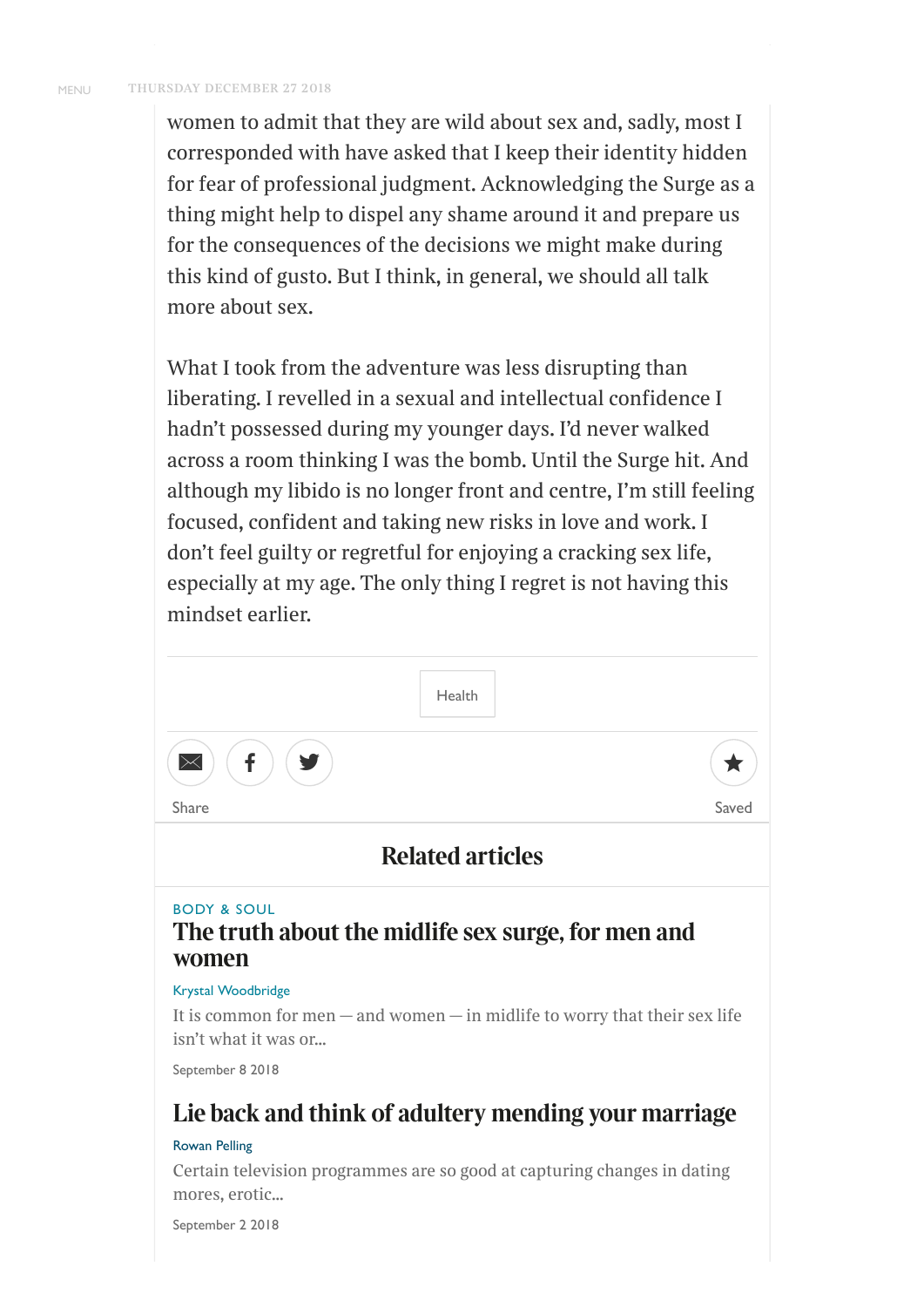

*Dr Martin Galy's consulting rooms stand on a quiet road in probably the most enchanting...*

February 24 2018

Comments are subject to our community guidelines, which can be viewed [here.](https://www.thetimes.co.uk/article/f4024fbe-d989-11e6-9063-500e6740fc32)

| Comments (7) |  |
|--------------|--|
|--------------|--|

Most recommended



**M** *Add to the conversation...*

· 8 SEPTEMBER **emanuela verzani** *Wow! Looking forward to the movie.*

 $\Box$  Reply 3  $\frac{A}{A}$  Recommend



**E**

· 9 SEPTEMBER **Dr. Helga Lees**

*The* 'surge' affects many healthy women on and off forever *even after the menopause. What I find interesting is this extraordinary energy and obsession in other things Karin mentions, writing a book etc.*

 $\Box$  Report

 $\bigcap$ 

*As she was suering from depression before and suddenly flipped into being hyper I wonder whether there was some other i.e medical reason for it. (not a medic dr.)*



**John Lyon**

· 9 SEPTEMBER **J** *No doubt I would be considered too old for you but as you are discovering it is an absolute fact that age is a number and does*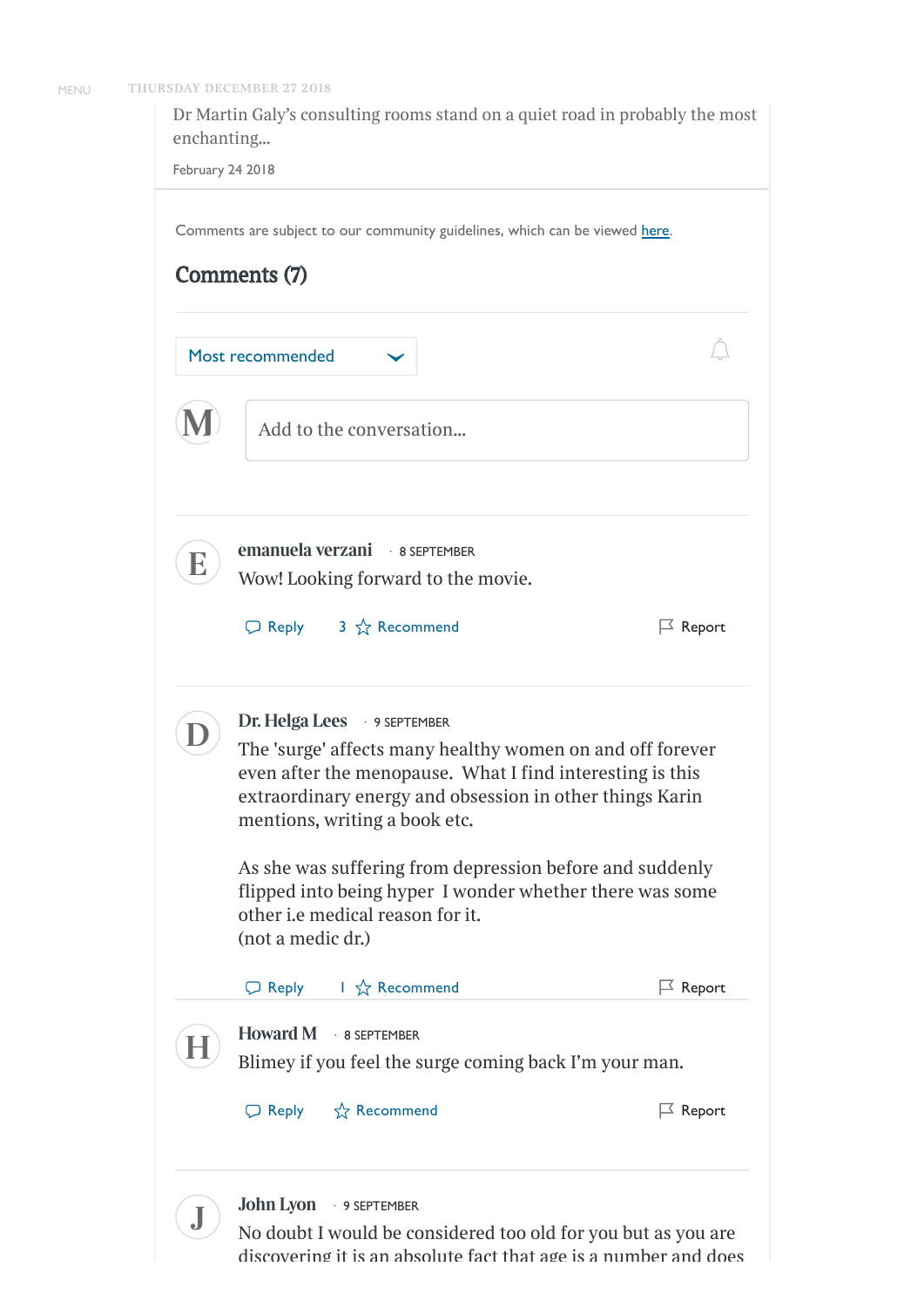$\Box$  Reply  $\overleftrightarrow{\chi}$  Recommend

|                     | Antony Martin • 8 SEPTEMBER<br>Very interesting. I suspect the #metoo brigade will be all over<br>this like a rash, denouncing the very idea that men are more<br>sexually liberated than women (in general). Indeed, Jordan<br>Peterson's views on the differences between male and female<br>success in the workplace centres on the idea that it simply<br>comes down to DNA. In other words, despite all of the outrage<br>buzzing around the ether at the moment, there is unlikely to<br>be any fundamental change to who we are. A shame, the<br>world could do with more women who are liberated (sexually<br>or otherwise) at a younger age in order to compete on more<br>favourable terms in a 'man's world'. |                    |  |
|---------------------|--------------------------------------------------------------------------------------------------------------------------------------------------------------------------------------------------------------------------------------------------------------------------------------------------------------------------------------------------------------------------------------------------------------------------------------------------------------------------------------------------------------------------------------------------------------------------------------------------------------------------------------------------------------------------------------------------------------------------|--------------------|--|
|                     | $\Box$ Reply $\hat{X}$ Recommend                                                                                                                                                                                                                                                                                                                                                                                                                                                                                                                                                                                                                                                                                         | $\Box$ Report      |  |
|                     | $2FrogDogs \rightarrow$ Antony Martin $\cdot$ 9 SEPTEMBER<br>#metoo is about sexual assault, not equality or sexual<br>desire                                                                                                                                                                                                                                                                                                                                                                                                                                                                                                                                                                                            |                    |  |
|                     | <b>bbhants</b> $\bigcirc$ <b>Reepy EMBER</b> $\sqrt{x}$ Recommend<br>Shame we have never met                                                                                                                                                                                                                                                                                                                                                                                                                                                                                                                                                                                                                             | $\vert\leq$ Report |  |
|                     | □ Reply ☆ Recommend                                                                                                                                                                                                                                                                                                                                                                                                                                                                                                                                                                                                                                                                                                      | $\mathbb E$ Report |  |
|                     |                                                                                                                                                                                                                                                                                                                                                                                                                                                                                                                                                                                                                                                                                                                          |                    |  |
|                     | <b>BACK TO TOP</b>                                                                                                                                                                                                                                                                                                                                                                                                                                                                                                                                                                                                                                                                                                       |                    |  |
| <b>GET IN TOUCH</b> |                                                                                                                                                                                                                                                                                                                                                                                                                                                                                                                                                                                                                                                                                                                          |                    |  |
| Contact us          | Help                                                                                                                                                                                                                                                                                                                                                                                                                                                                                                                                                                                                                                                                                                                     |                    |  |

The Times Editorial [Complaints](https://www.thetimes.co.uk/static/the-sunday-times-editorial-complaints/) The Sunday Times Editorial Complaints

Place [an announcement](https://www.newsukadvertising.co.uk/the-times/announcements) Classified [advertising](https://www.newsukadvertising.co.uk/)